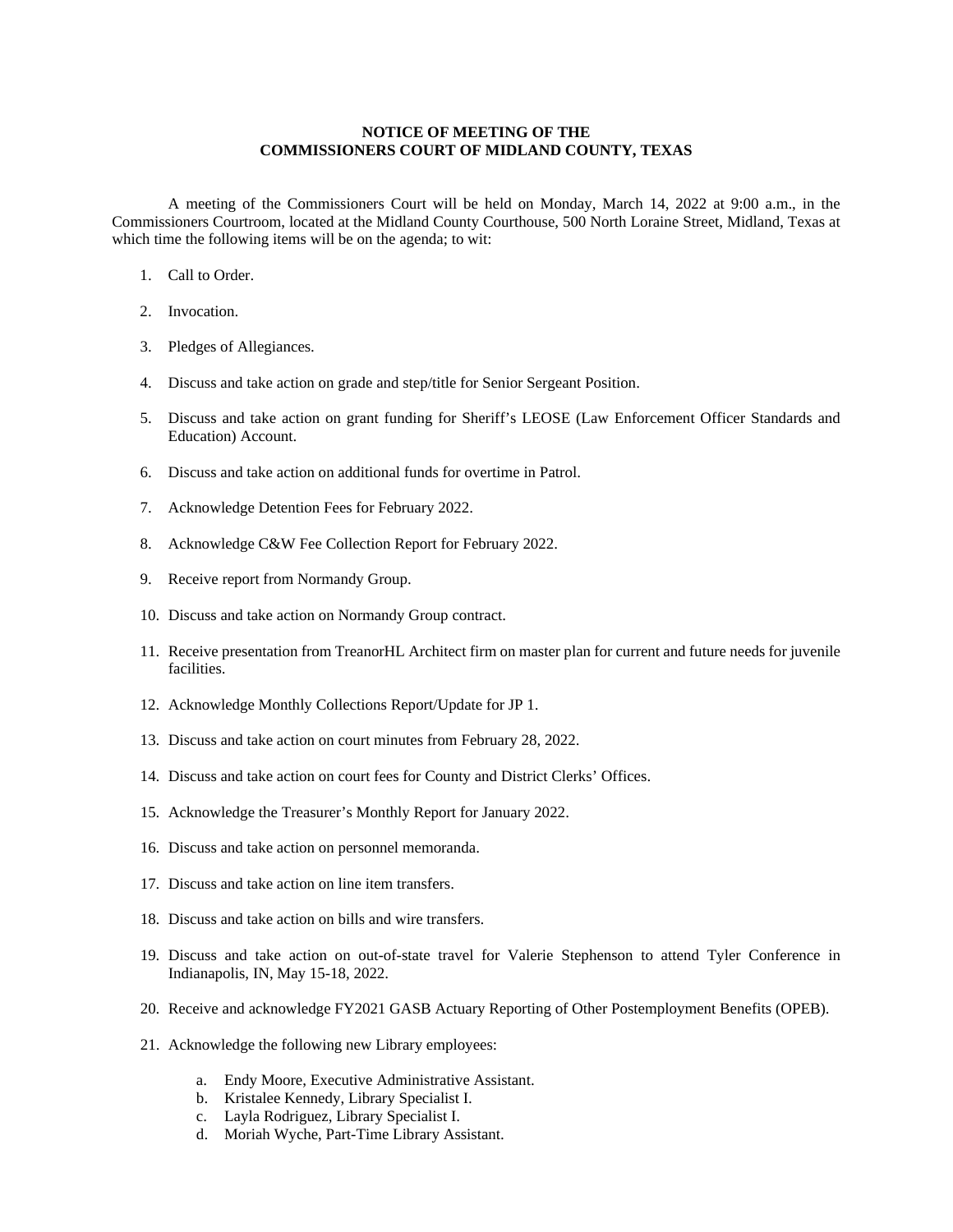- 22. Discuss and take action on donation from The Rachel Lyman Charitable Trust in the amount of \$3,310.00 to the Library.
- 23. Discuss and take action on donation from Michael R. Bradford in the amount of \$500.00 to the Law Library.
- 24. Discuss and take action on anonymous cash donation of \$15.38.
- 25. Acknowledge Library donations.
- 26. Discuss and take action on Transparent Language Online Renewal.
- 27. Discuss and take action changing Head of Reference & Adult Services position from a Grade 18 to a Grade 17.
- 28. Acknowledge Summary of All Collections for January 2022.
- 29. Discuss and take action on out-of-state travel for Kyle McCardle to attend NDAA Homicide 101 & Deconstructing Death Conference in Chicago, IL, June 26 – July 1, 2022.
- 30. Discuss and take action on out-of-state travel for Lacey Holloman to attend NDAA Achieving Justice for the Silent Victim Conference in Salt Lake City, UT, September 11 – 15, 2022.
- 31. Discuss and take action on out-of-state travel for Laura Nodolf to attend AGACL 42nd Annual Capital Litigations Conference in New Orleans, LA, July 26 – 30, 2022.
- 32. Discuss and take action applying for EPA 2022 Enhanced Air Quality Monitoring for Communities Grant.
- 33. Discuss and take action on SART Resolution.
- 34. Discuss and take action on budget amendment for Midland County Fair donation.
- 35. Discuss and take action on use of Horseshoe for Texas Department of Emergency Management (TDEM) to issue IDs to local responders on March 21 & 22, 2022.
- 36. Acknowledge Rebate Check from Ricoh.
- 37. Discuss and take action on additional funds for wheel balancer repair.
- 38. Discuss and take action installing dirt back to the Horseshoe Main Arena.
- 39. Discuss and take action on award for RFP 22MCO586 Trees for Cemetery.
- 40. Discuss and take action on award for RFP 22MCO587 Paving Pct 4 Clusters 1 and 2 Roads.
- 41. Discuss and take action on award for RFQ 22MCO588 Consulting Engineering and Architectural Firms.
- 42. Discuss and take action on RFP for Reconstruction of SCR 1180.
- 43. Discuss and take action on dirt work for pad at Henderson Radio Tower.
- 44. Discuss and take action reassigning vehicles.
- 45. Discuss and take action on purchase of spare fleet vehicles for Risk Management.
- 46. Discuss and take action on Letter of Intent for Fiscal Year 2023 Vehicle Purchases.